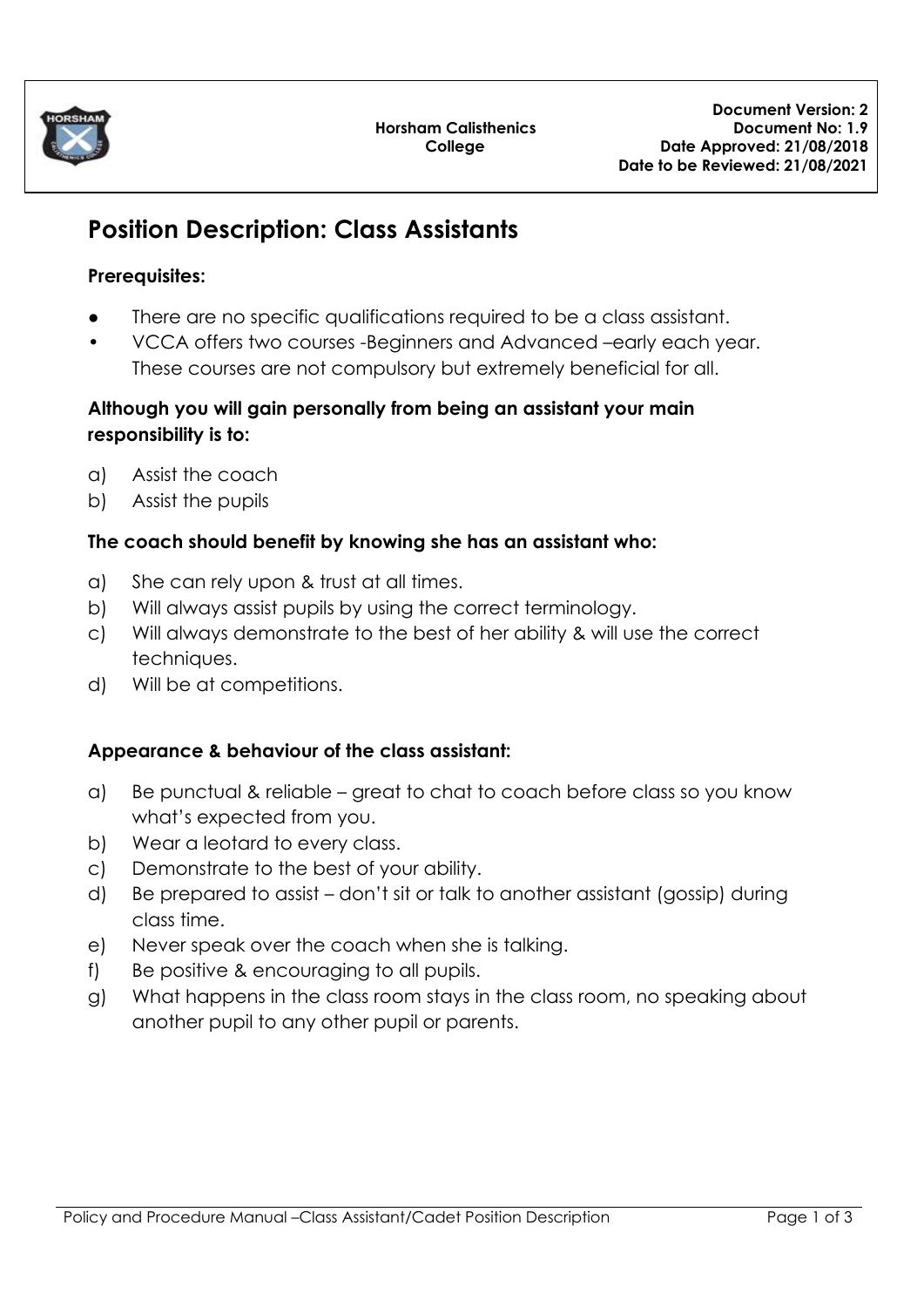

#### **Different ways of learning:**

- a) Verbal communication
- b) Non-Verbal communication body language, posture, facial expressions, gestures, eye contact
- c) Touch
- d) Voice expression it's not what you say it's how you say it!

#### **Communication in & out of class:**

- a) Positive suggestions
- b) Welcome all pupils using their names
- c) Talk generally when possible families, school, kinder etc.
- d) Use friendly gestures e.g. Smile, wink, thumbs up etc.
- e) Be free with praise
- f) Be careful not to step outside the role of an assistant

#### **General duties:**

- a) Direct any queries from parent to the supervising coach don't be drawn in!!
- b) Report to the supervising coach any information you may hear pertaining to the class where you assist.
- c) Warming up will be your job. Learn from coach & ask questions if need be. Never attempt advanced movements on your own.

## **Competitions:**

- a) Be aware as assistants you are representing your college
- b) Arrive to competition on time
- c) Show respect to parents, coaches & competition officials
- d) Ask your coach what help is needed before you get to first competition, she may want you to:
	- Sit with girls and entertain them
	- Help dress them
	- Headgears on
	- Warm them up
	- Open curtains
	- Check what number is on stage